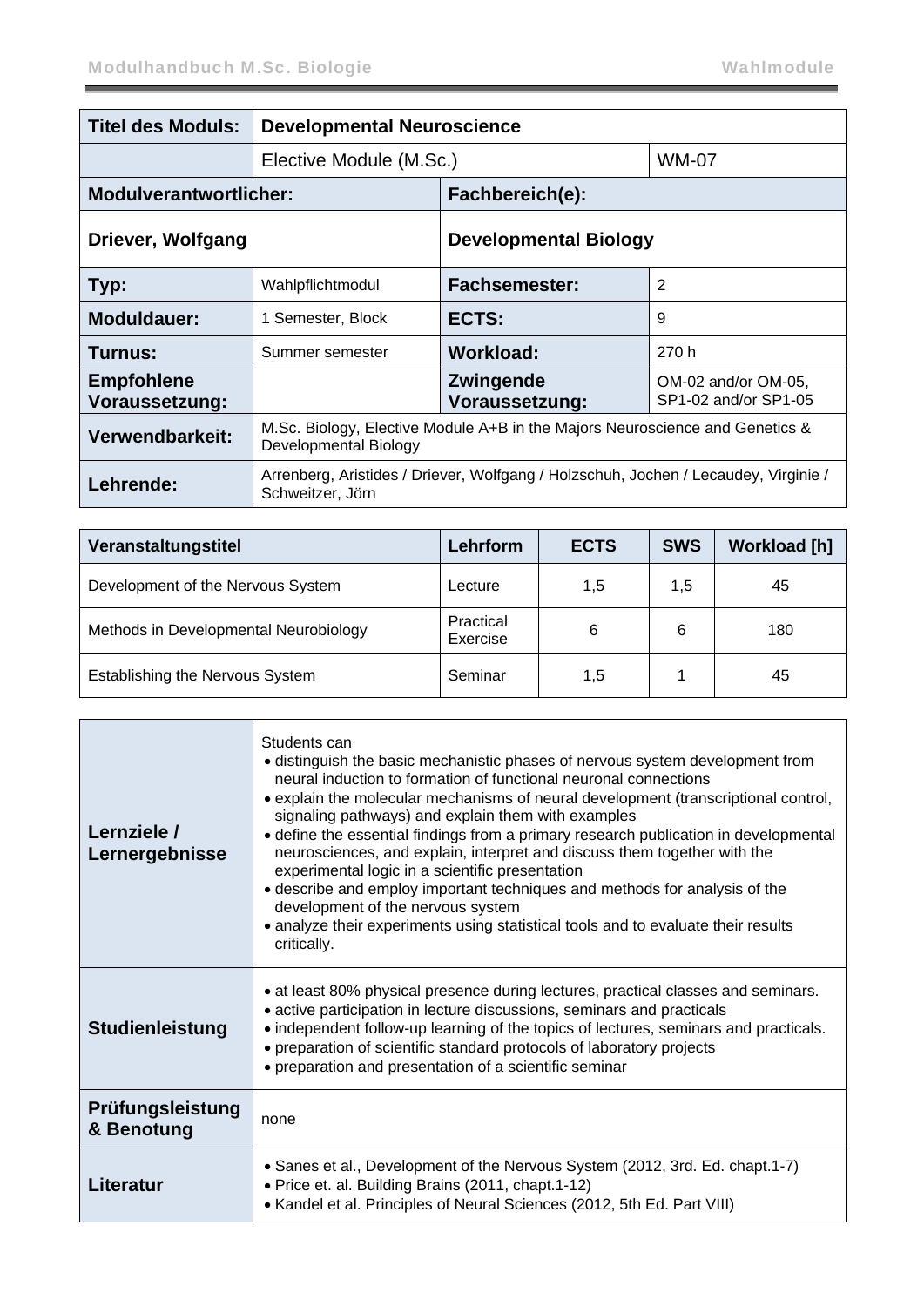| Veranstaltungstitel: | Development of the Nervous Sysstem              |       |
|----------------------|-------------------------------------------------|-------|
| Lehrform:            | Lecture                                         |       |
| Modul:               | Elective Module "Developmental<br>Neuroscience" | WM-07 |
| Verwendbarkeit:      | Elective Module "Developmental Neuroscience"    |       |

| Lehrsprache:             | English           | Teilnehmerzahl:      | 20 |
|--------------------------|-------------------|----------------------|----|
| Moduldauer:              | 1 Semester, Block | <b>Fachsemester:</b> |    |
| Angebots-<br>häufigkeit: | summer term only  |                      |    |

| SWS/LVS | Präsenzstudium | Selbststudium | <b>Workload Summe</b> |
|---------|----------------|---------------|-----------------------|
|         | 18 h           | 27 h          | 45 h                  |

|                                   | The lecture series presents the distinct phases of nervous system development<br>starting from neural induction during gastrulation until formation of functional<br>axonal connections and synapses between neurons. Examples for molecular<br>mechanisms (transcriptional regulation, signaling pathways) that contribute to<br>these developmental processes will be presented in order to enable a<br>mechanistic understanding of developmental control. In addition, important<br>techniques and methods for analysis of nervous system development will be<br>presented. |
|-----------------------------------|---------------------------------------------------------------------------------------------------------------------------------------------------------------------------------------------------------------------------------------------------------------------------------------------------------------------------------------------------------------------------------------------------------------------------------------------------------------------------------------------------------------------------------------------------------------------------------|
| <b>Inhalte</b>                    | Topics of the lectures:<br>• Neuron and Glia<br>• Neural Crest Introduction into neural development<br>• Neural Induction<br>• Neurulation<br>• Anterioposterior Patterning in the Neural Plate; Regional Organizing Centers<br>• Hindbrain Segmentation<br>• Dorsoventral Patterning in the Nervous System                                                                                                                                                                                                                                                                     |
|                                   | • Axon Guidance systems molecular mechanisms<br>• Axon Guidance spatial mechanisms and topographic representations<br>• Neurotrophic Factors and Neuronal Cell Death<br>• Synaptogenesis and Remodeling<br>• and Peripheral Nervous System<br>• Neurogenesis<br>• Neuronal Differentiation<br>• Sensory Organ Development<br>• Neural Stem Cells<br>. From Development to Behaviour: Ontogeny of visually mediated eye<br>movements<br>• Optogenetic techniques to study circuit development and function<br>• 2-photon microscopy and optical techniques                       |
| Lehrmethoden und<br><b>Medien</b> | Lectures using PowerPoint or Keynote presentations<br>Handouts of lecture slides as b&w prints and als color PDFs on Illias server.<br>Up-to-date scientific reviews for each topic provided on Illias server<br>Development of schemes using chalk / board<br>Discussion of concepts and open questions                                                                                                                                                                                                                                                                        |

| Lernziele /<br>Lernergebnisse  | The students are able to<br>• structure the fundamental phases of development of the nervous system from<br>neural induction to formation of functional neuronal connections<br>• explain molecular mechanisms of neural development (transcriptional control,<br>signaling mechanisms) using examples<br>• present how neural cells are induced from pluripotent early embryonic cells by<br>the signaling systems active in gastrulation<br>• derive the fundamental morphogenetic processes during neurulation based on<br>the participating signaling centers and the specific cell behavior<br>• explain the organisation of the vertebrate brain and spinal cord based on the<br>anterioposterior and dorsoventral patterning mechanisms that establish this<br>organisation<br>• explain the causal role that transcription factors and signals actin in pattern<br>formation have during region specific neuronal differentiation<br>• argue how Delta-Notch signaling control neurogenesis<br>• explain the roles of neural stem cells and their stem cell niches in neural<br>development and regeneration<br>• develop how distinct molecular mechanisms contribute to formation of<br>functional connections in axonogenesis and synaptogenesis<br>• explain the formation of functional neuronal circuits in the embryo for simple<br>behavioral paradigms (optomotor response, swim behavior of fishes)<br>• explain important classical and modern techniques for the experimental<br>analysis of the distinct phases of neural development |
|--------------------------------|------------------------------------------------------------------------------------------------------------------------------------------------------------------------------------------------------------------------------------------------------------------------------------------------------------------------------------------------------------------------------------------------------------------------------------------------------------------------------------------------------------------------------------------------------------------------------------------------------------------------------------------------------------------------------------------------------------------------------------------------------------------------------------------------------------------------------------------------------------------------------------------------------------------------------------------------------------------------------------------------------------------------------------------------------------------------------------------------------------------------------------------------------------------------------------------------------------------------------------------------------------------------------------------------------------------------------------------------------------------------------------------------------------------------------------------------------------------------------------------------------------------------------------------------------------|
| Studienleistung                | independent follow-up learning of the topics of lectures using the lecture<br>materials, text books and current scientific reviews                                                                                                                                                                                                                                                                                                                                                                                                                                                                                                                                                                                                                                                                                                                                                                                                                                                                                                                                                                                                                                                                                                                                                                                                                                                                                                                                                                                                                         |
| Prüfungsleistung<br>& Benotung | none                                                                                                                                                                                                                                                                                                                                                                                                                                                                                                                                                                                                                                                                                                                                                                                                                                                                                                                                                                                                                                                                                                                                                                                                                                                                                                                                                                                                                                                                                                                                                       |
| Literatur                      | • Sanes et al., Development of the Nervous System (2012, 3rd. Ed. chapt. 1-7)<br>• Price et. al. Building Brains (2011, chapt.1-12)<br>• Kandel et al. Principles of Neural Sciences (2012, 5th Ed. Part VIII)                                                                                                                                                                                                                                                                                                                                                                                                                                                                                                                                                                                                                                                                                                                                                                                                                                                                                                                                                                                                                                                                                                                                                                                                                                                                                                                                             |
| Weitere<br>Informationen:      | lecture materials will be made available on Illias                                                                                                                                                                                                                                                                                                                                                                                                                                                                                                                                                                                                                                                                                                                                                                                                                                                                                                                                                                                                                                                                                                                                                                                                                                                                                                                                                                                                                                                                                                         |
|                                |                                                                                                                                                                                                                                                                                                                                                                                                                                                                                                                                                                                                                                                                                                                                                                                                                                                                                                                                                                                                                                                                                                                                                                                                                                                                                                                                                                                                                                                                                                                                                            |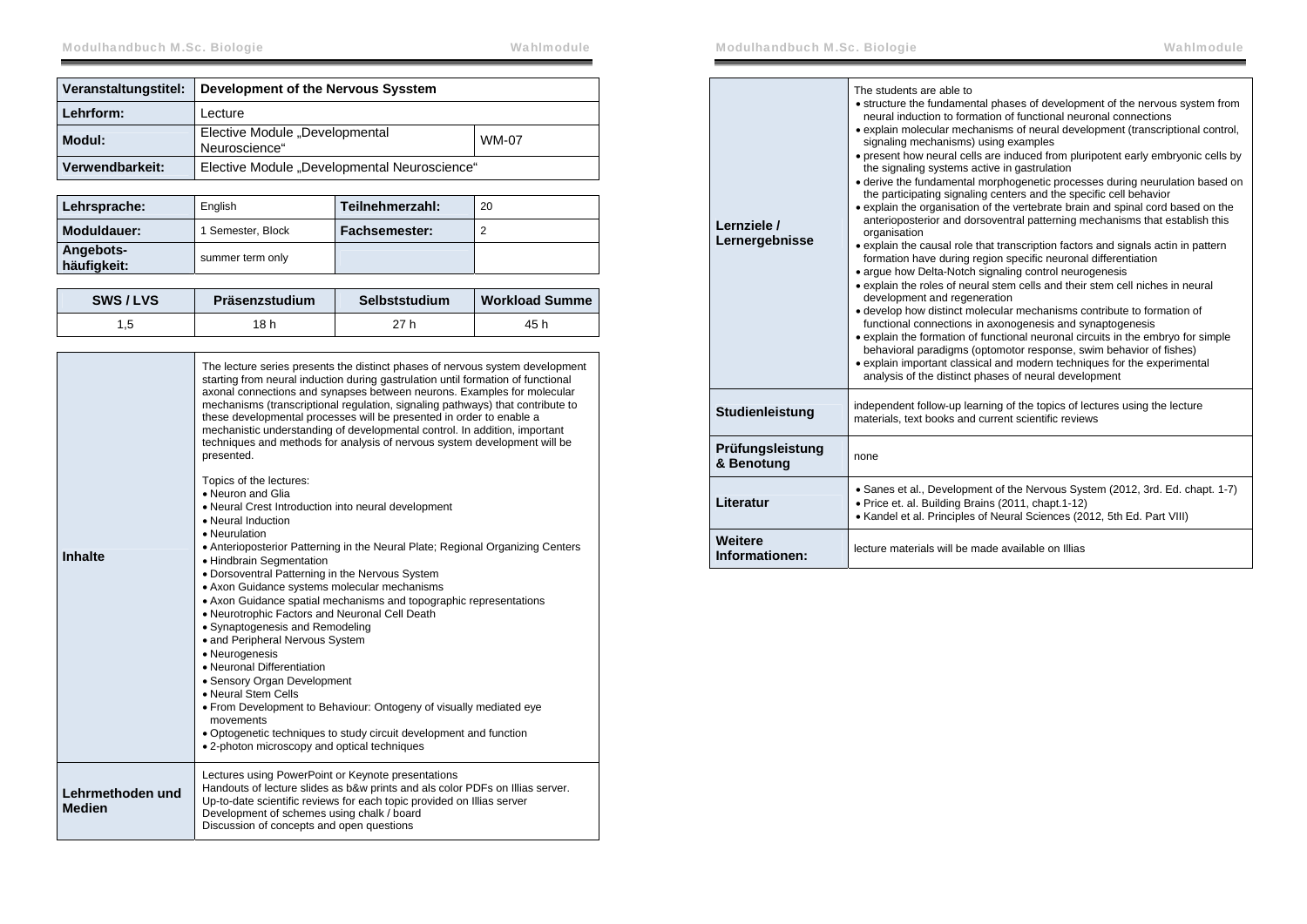| Veranstaltungstitel: | Methods in Developmental Neurobiology           |              |
|----------------------|-------------------------------------------------|--------------|
| Lehrform:            | <b>Practical Exercise</b>                       |              |
| Modul:               | Elective Module "Developmental<br>Neuroscience" | <b>WM-07</b> |
| Verwendbarkeit:      | Elective Module "Developmental Neuroscience"    |              |

| Lehrsprache:             | English           | Teilnehmerzahl: | 12 |
|--------------------------|-------------------|-----------------|----|
| Moduldauer:              | 1 Semester, Block | Fachsemester:   |    |
| Angebots-<br>häufigkeit: | summer term only  |                 |    |

| SWS/LVS | Präsenzstudium | Selbststudium | <b>Workload Summe</b> |
|---------|----------------|---------------|-----------------------|
|         | 90 h           | 90 h          | 180 h                 |

| <b>Inhalte</b>                    | The practical classes present classical experimental embryology techniques as<br>well as modern molecular genetics, signaling research, and microcopy<br>techniques applied to the development of the nervous system using vertebrate<br>model organisms.<br>The trained techniques include:<br>• life imaging using transmitted light, epifluorescence and confocal microscopy<br>· analysis of genetic mutants<br>• transgenic animal model systems<br>· embryo culture<br>· gene expression analysis and immunohistology<br>• overexpression of genes using mRNA microinjection or conditional gene<br>expression systems<br>• pharmacological manipulation of signaling pathways<br>· analysis of motor behavior development<br>• analysis of sense organ development<br>• analysis of axonogenesis                                                                                                                                                                                                                                                                                             |
|-----------------------------------|-----------------------------------------------------------------------------------------------------------------------------------------------------------------------------------------------------------------------------------------------------------------------------------------------------------------------------------------------------------------------------------------------------------------------------------------------------------------------------------------------------------------------------------------------------------------------------------------------------------------------------------------------------------------------------------------------------------------------------------------------------------------------------------------------------------------------------------------------------------------------------------------------------------------------------------------------------------------------------------------------------------------------------------------------------------------------------------------------------|
| Lehrmethoden und<br><b>Medien</b> | Instructions for practical work by faculty. Students perform experiments<br>independently in teams of two or small groups with support by teaching staff.                                                                                                                                                                                                                                                                                                                                                                                                                                                                                                                                                                                                                                                                                                                                                                                                                                                                                                                                           |
| Lernziele /<br>Lernergebnisse     | The students are able to<br>• operate transmitted light, epifluorescence and confocal microscopes and<br>generate scientifically meaningful digital image data<br>• apply specific experimental or genetic methods for in vivo fluorescent labelling<br>of defined neuronal populations.<br>• use time lapse analysis to investigate mechanisms and temporal progress of<br>specific processes in neural development<br>• identify essential anatomical structures in the nervous system of the vertebrate<br>embryo<br>• accomplish microinjections at the one-cell stage of embryos<br>• apply gene expression analysis and immunohistology to study development of<br>the nervous system.<br>• evaluate different genetic techniques for the manipulation of signaling<br>pathways and transcriptional control and apply appropriate techniques in<br>experiments<br>• evaluate and apply pharmacological techniques for signaling pathway<br>manipulation<br>· utilize open source software to analyze digital immunofluorescence image data<br>• statistically evaluate data for significance. |

| <b>Studienleistung</b>         | • at least 80% physical presence during practical classes.<br>• active participation in lecture practical classes<br>• independent follow-up learning of the topics of classes.<br>• preparation of scientific standard protocols of laboratory projects |
|--------------------------------|----------------------------------------------------------------------------------------------------------------------------------------------------------------------------------------------------------------------------------------------------------|
| Prüfungsleistung<br>& Benotung | none                                                                                                                                                                                                                                                     |
| Literatur                      | • Sanes et al., Development of the Nervous System (2012, 3rd. Ed. chapt. 1-7)<br>• Price et. al. Building Brains (2011, chapt. 1-12)<br>• Kandel et al. Principles of Neural Sciences (2012, 5th Ed. Part VIII)                                          |